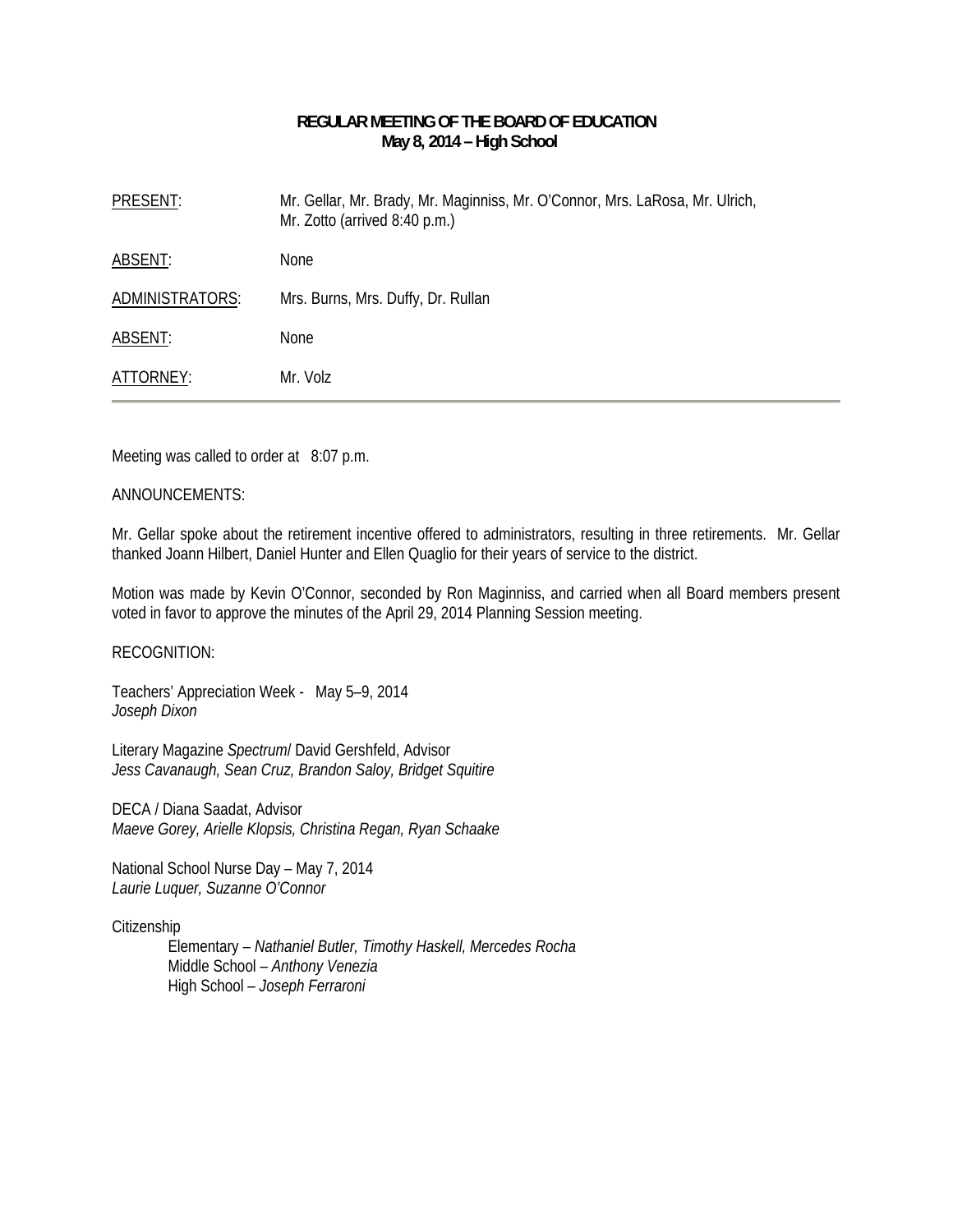## PERSONNEL:

Motion was made by Ron Maginniss, seconded by Kevin O'Connor, and carried when all Board members present voted in favor to approve RETIREMENT: Joann Hilbert, Assistant Principal, effective September 1, 2014 (15 years).

Motion was made by Kevin O'Connor, seconded by Bob Ulrich, and carried when all Board members present voted in favor to approve RETIREMENT: Daniel Hunter, Principal, effective September 1, 2014 (29 years).

Motion was made by Annmarie LaRosa, seconded by Scott Brady, and carried when all Board members present voted in favor to approve RETIREMENT: Ellen Quaglio, Assistant Principal, effective November 22, 2014 (15 years).

Motion was made by Bob Ulrich, seconded by Scott Brady, and carried when all Board members present voted in favor to approve TEACHING: CHILD-BEARING LEAVE OF ABSENCE (paid): Elena Iacobellis, World Language, effective March 31, 2014 (High School/Udall).

Motion was made by Bob Ulrich, seconded by Ron Maginniss, and carried when all Board members present voted in favor to approve TEACHING: REGULAR SUBSTITUTE: Shane O'Neill, Elementary, effective January 29, 2014 to June 30, 2014 (Udall; Step 95; replacing P. Diorio).

Motion was made by Kevin O'Connor, seconded by Annmarie LaRosa, and carried when all Board members present voted in favor to approve CLASSIFIED (CIVIL SERVICE): LEAVE OF ABSENCE (unpaid): Pursuant to the Family Medical Leave Act of 1993 – 12-week continuous medical coverage): Sharon D'Agostino, School Nurse, effective April 30, 2014 to June 24, 2014 (Our Lady of Lourdes).

Motion was made by Kevin O'Connor, seconded by Scott Brady, and carried when all Board members present voted in favor to approve OTHER: 2014 FALL HIGH SCHOOL COACHES:

FOOTBALL: Steve Mileti, Varsity Head Coach; Anthony Yuli, Assistant Varsity Coach; Thomas Powers, Assistant Varsity Coach; Jim Dooley, Varsity Volunteer Coach; Nick LaGiglia, Head J.V. Coach; Shawn Rush, Assistant J.V. Coach, Phil Kane, J.V. Volunteer Coach.

GIRLS SOCCER: Nick Grieco, Head Varsity Coach; Jeremy Robertson, Assistant Varsity Coach.

BOYS SOCCER: Ed Pieron, Head Varsity Coach; Brian Cameron, Assistant Varsity Coach; Dennis Mazzalonga, J.V. Coach.

GIRLS SWIMMING: Robert Kollar, Varsity Coach; KristiLee Schubert-Hender, Assistant Varsity Coach.

GIRLS GYMNASTICS: Karyn Storan, Varsity Coach; Vanessa Lillis, Assistant Varsity Coach.

GIRLS TENNIS: George Botsch, Varsity Coach, Bill Turri, J.V. Coach

FIELD HOCKEY: Josephine Hassett, Varsity Coach; Joanne Orehosky, Assistant Varsity Coach; Taylor Troyano, J.V. Coach.

CROSS COUNTRY: Christopher Kaigh, Boys Varsity Coach; Michelle Studley-Broderick, Girls Varsity Coach.

BOYS VOLLEYBALL: John Schrank, Varsity Coach; Cathy Lang, J.V. Coach.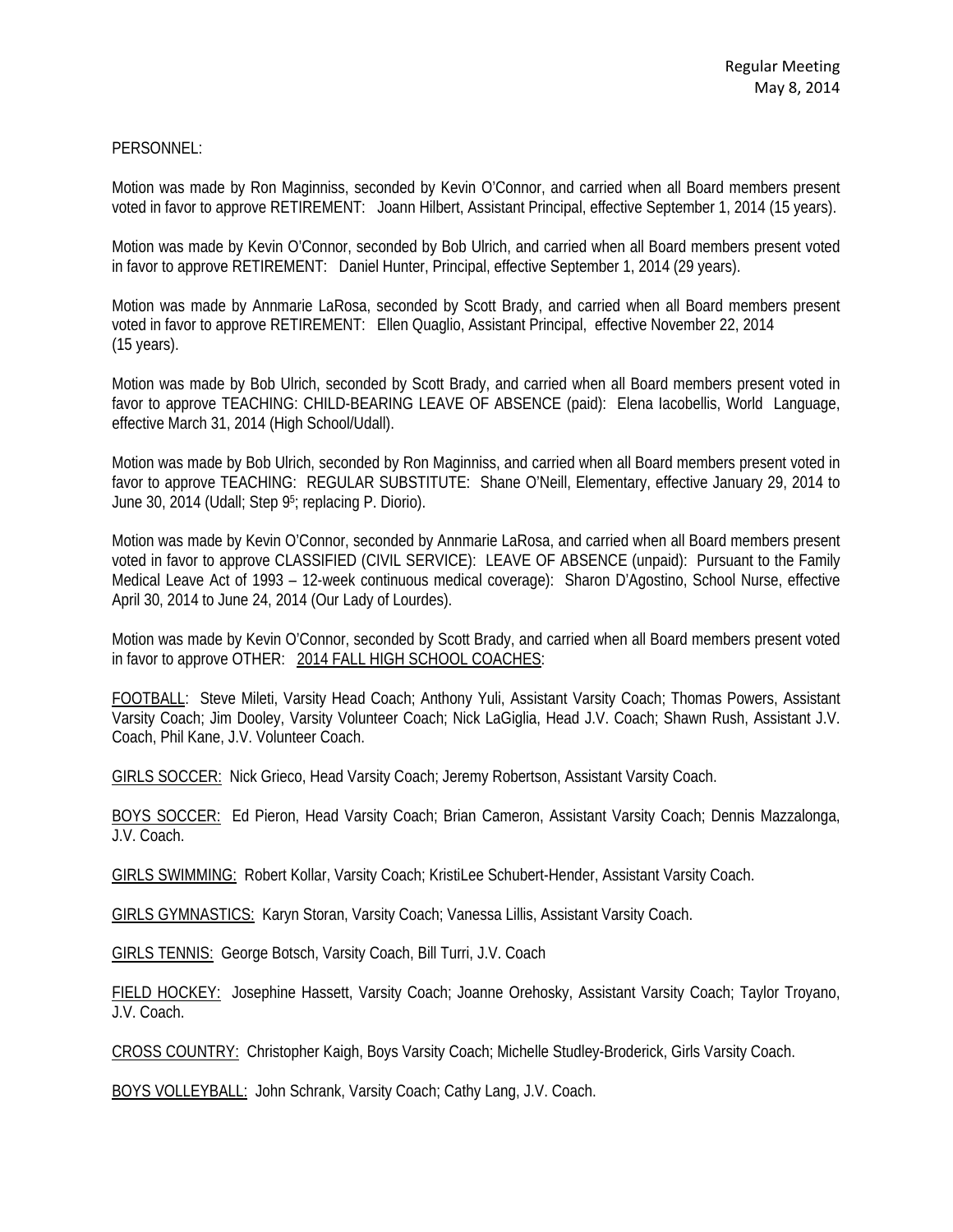GIRLS VOLLEYBALL: Jim Klimkoski, Varsity Coach; Tara Annunziata, J.V. Coach.

KICKLINE: Kelly Leon, Varsity Coach

CHEERLEADING: Dina Barone, Varsity Coach; Reanna Fulton, Assistant Varsity Coach.

Motion was made by Bob Ulrich, seconded by Ron Maginniss, and carried when all Board members present voted in favor to approve OTHER: 2014 MIDDLE SCHOOL COACHES:

FOOTBALL: Shanan Mauro, Head 7-8 Udall Coach; Mark DiCresto, Assistant 7-8 Udall Coach; Vincent Luvera, Head 7-8 Beach Coach; John Denninger, Assistant 7-8 Beach Coach.

GIRLS SOCCER: Brian Dieumegard, 7-8 Udall Coach; Colleen Reilly, 7-8 Beach Coach.

BOYS SOCCER: Kenny DiDonna, 7-8 Udall Coach; Mike LaCova, 7-8 Beach Coach.

CROSS COUNTRY: Joe Nicolosi, Beach Boys & Girls Coach; James Wood, Udall Boys & Girls Coach.

FIELD HOCKEY: Debra Mock-Dorfman, 7-8 Udall/Beach Coach

TENNIS: Thomas Loudon, Girls 7-8 Udall/Beach Coach

CHEERLEADING: Kristina Moon, 7-8 Udall Coach; Erin Papadopulos, 7-8 Beach Coach

Motion was made by Ron Maginniss, seconded by Kevin O'Connor, and carried when all Board members present voted in favor to approve OTHER: SUBSTITUTE TEACHER (\$100 per diem): Nicole Sergio, effective May 12, 2014.

Motion was made by Bob Ulrich, seconded by Kevin O'Connor, and carried when all Board members present voted in favor to approve OTHER: SUBSTITUTE TEACHING ASSISTANT (\$85 per diem): Nicole Sergio, effective May 12, 2014.

#### CURRICULUM UPDATE:

Dr. Rullan wished Joann Hilbert, Daniel Hunter and Ellen Quaglio the best of luck on their retirement and thanked them for the opportunity and privilege of working with them.

Dr. Rullan informed the audience that Grades 3-8 finished the New York State Math Assessments. Approximately 400 students district wide refused the ELA assessments. If the budget passes, there will be a summer reading and math program for first and second graders in July; the district will work with the West Islip Library to support the summer reading program. More information will be available shortly.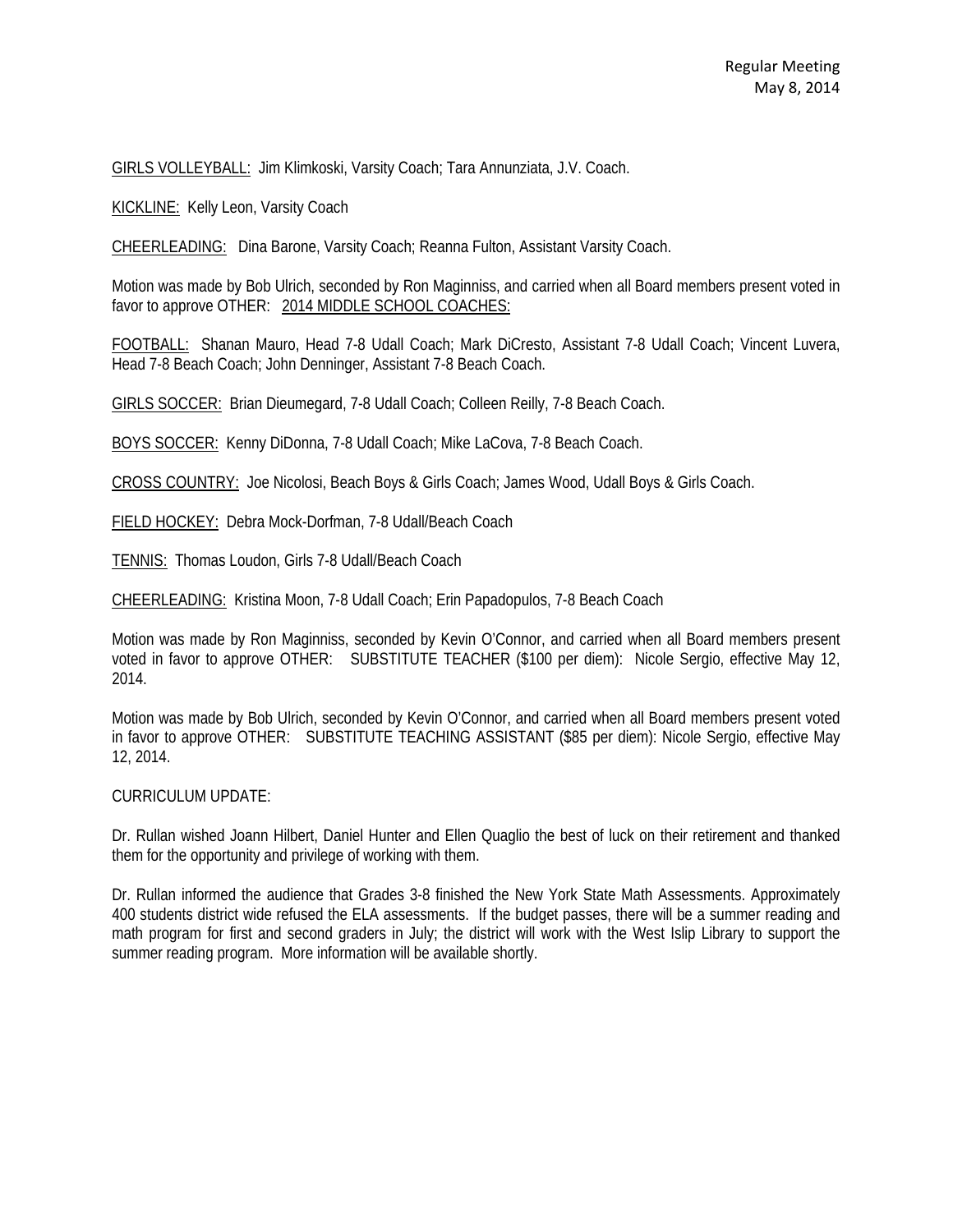### REPORT OF BOARD COMMITTEES:

Finance Committee: Bob Ulrich reported on the meeting held on 5/6/2014. Items reviewed included the March treasurer's report, extracurricular report, payroll summary, internal claims audit report and systems manager audit trail. Warrants, March financial statements, budget transfers, health service contract for Westbury UFSD, surplus of Baldwin Upright Piano, Suffolk Transportation Scholarship and bid extensions were reviewed. Mrs. Duffy also reviewed the Property Tax Freeze Credit with the committee.

Buildings and Grounds: Kevin O'Connor reported on the meeting held on 5/6/14. Some of the items reviewed were the West Islip Swim Club fee structure effective 7/1/14, fee structure for summer sports camps, custodial overtime and effects of heavy rains throughout the district.

Committee on Special Education: Ron Maginniss reported on the meeting that was held on 5/7/14. Items reviewed included the impartial hearing status, CSE and CPSE recommendations, and annual reviews.

Health and Wellness/COMPASS Alliance: Annmarie LaRosa reported on the meeting that was held 5/7/2014. Items reviewed included financial report and the newsletter. Nancy Hemendinger from Suffolk County Department of Health will present body image presentations in the  $7<sup>th</sup>$  grade health education classes in June. The mandatory preprom parent meeting will take place May 20<sup>th</sup> at 7:30 p.m. in the auditorium, May 21<sup>st</sup> at 7:30 a.m. in Cafeteria C and June  $3<sup>rd</sup>$  at 7:30 p.m. in the auditorium A student triathlon is scheduled for October  $5<sup>th</sup>$ . The committee is exploring alternatives to the annual 5K run, a social media/internet safety assembly for 2014-2015, and a tobacco, alcohol and drug survey next year.

### FINANCIAL MATTERS:

The treasurer's report for March was presented. Beginning balance as of February 28, 2014: \$36,125,550.40; ending balance as of March 31, 2014: \$42,609,258.93.

Motion was made by Bob Ulrich, seconded by Scott Brady, and carried when all Board members present voted in favor to approve 2013-2014 Budget Transfers 3133 – 3135.

Motion was made by Kevin O'Connor, seconded by Annmarie LaRosa, and carried when all Board members present voted in favor to approve 2013-2014 Health Service Contract for Westbury UFSD - \$815.62.

Motion was made by Ron Maginniss, seconded by Kevin O'Connor, and carried when all Board members present voted in favor to approve the following bid extensions: Catalano Musical Products/Sheet Music & Instructional Materials; Long Island Equipment Service/Refrigeration Repair and Service; Commercial Instrumentation Services/Heating, Ventilation and Air Conditioning Service; Bain Mechanical Services, Inc./Boiler Maintenance; Residential Fence Corporation/Gates and Chain Link Fencing; Long Island Roofing/Roof Repairs; Endzone Sports/Athletic Equipment Reconditioning; UNI-Select USA, Inc./Automotive Truck and Bus Supplies.

Motion was made by Scott Brady, seconded by Bob Ulrich, and carried when all Board members present voted in favor to approve the declaration of surplus item - Baldwin Upright Piano, Bar Code: 4938, serial #445760.

Motion was made by Bob Ulrich, seconded by Annmarie LaRosa, and carried when all Board members present voted in favor to approve scholarship donation from Suffolk Transportation to West Islip High School in the amount of \$1,000.00.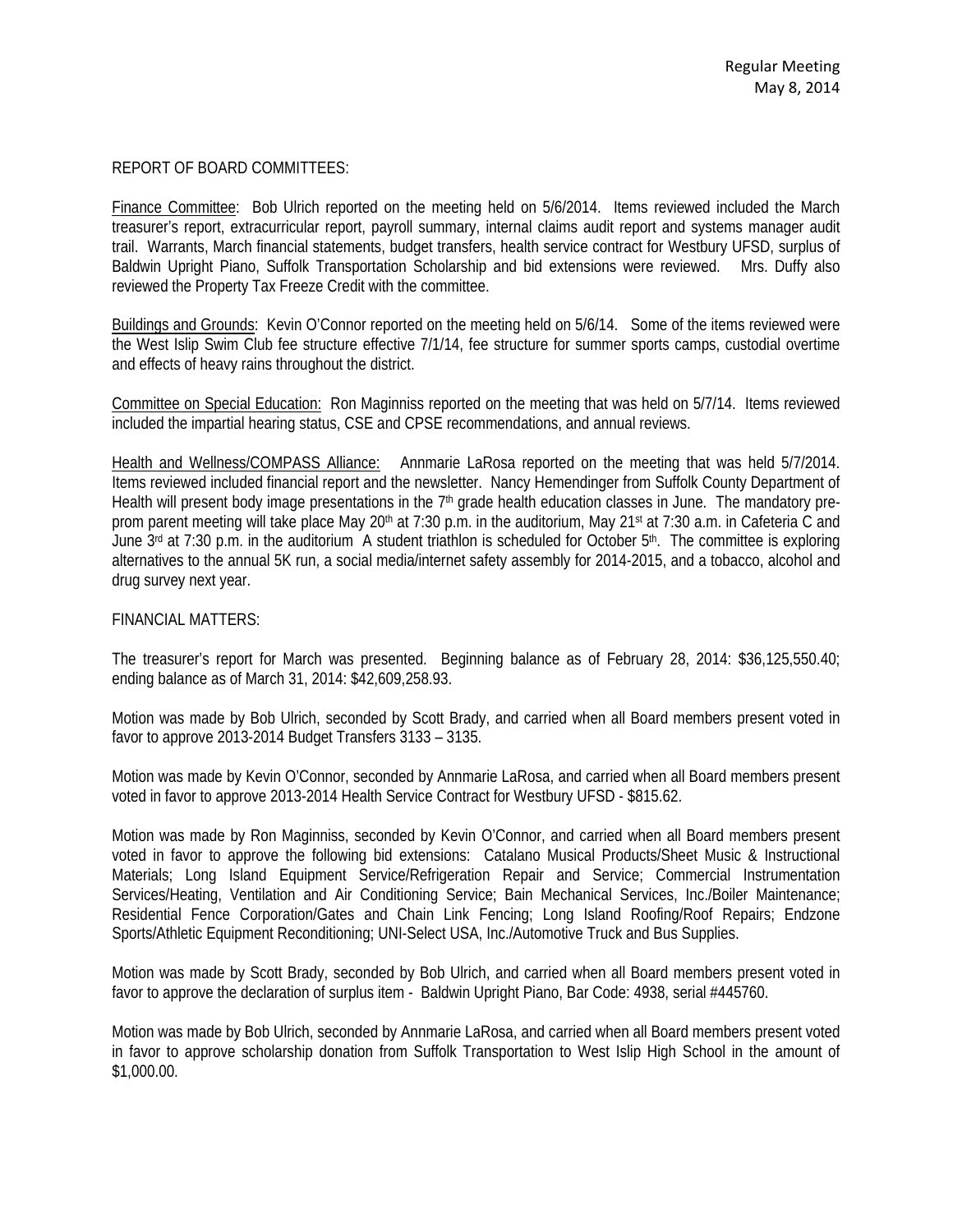Motion was made by Bob Ulrich, seconded by Kevin O'Connor, and carried when all Board members present voted in favor to approve Personnel for Annual Meeting.

PRESIDENT'S REPORT:

Motion was made by Bob Ulrich, seconded by Scott Brady, and carried when all Board members present voted in favor to approve date for Reorganizational Meeting – July 1, 2014 at 7:30 p.m.

SUPERINTENDENT'S REPORT:

Motion was made by Annmarie LaRosa, seconded by Scott Brady, and carried when all Board members present voted in favor to approve the Biennial Review of the Compact Plan.

NOTICES/REMINDERS:

May 20, 2014 Budget Vote 7:00 a.m. to 10:00 p.m. – West Islip High School

The following residents wished to speak during an "Invitation to the Public":

Mrs. Valerie Rivera, 408 Myrtle Avenue, West Islip – Mrs. Rivera wanted to make the board and administration aware of asbestos removal taking place at the LaGrange property, which is across the street from Paul J. Bellew Elementary School. Mrs. Rivera called the Town of Islip and was told to call New York State. Mr. Gellar assured Mrs. Rivera that the district will look into the situation further.

Mrs. Doreen Hantzschel, 1129 Jefferson Avenue, West Islip – Mrs. Hantzschel wanted to congratulate Joann Hilbert and Ellen Quaglio on their retirement and express her appreciation for the kindness, professionalism and concern they both showed her son while he attended the high school.

Mrs. Janine Obloj, 7 Thadeus Lane, West Islip – Mrs. Obloj expressed concern about first grade class size for 2014- 2015 at Paul J. Bellew Elementary. Mrs. Obloj feels that it will be difficult for students to succeed when the teacher will find it difficult to manage the class.

Mrs. Kerri Giorgianni, 190 Parkwood Road, West Islip – Mrs. Giorgianni expressed concern about first grade class size for 2014-2015 at Paul J. Bellew Elementary. Mrs. Giorgianni also spoke to this same topic at the April 10, 2014 board meeting.

Mr. Larry Lidonnici, 302 Independence Avenue, West Islip - Mr. Lidonnici expressed concern about first grade class size for 2014-2015 at Paul J. Bellew Elementary.. He suggested the district hire one more teacher using the money saved due to retirements next year.

Mrs. Michelle Kilkelly, 13 Pearl Court, West Islip – Mrs. Kilkelly expressed concern about first grade class size for 2014-2015 at Paul J. Bellew Elementary, particularly in light of new requirements to meet the standards. Mrs. Kilkelly thanked the board and the administration for their consideration and urged them to continue to maintain the integrity the district is known for and not let finances limit what is in the best interest of the students.